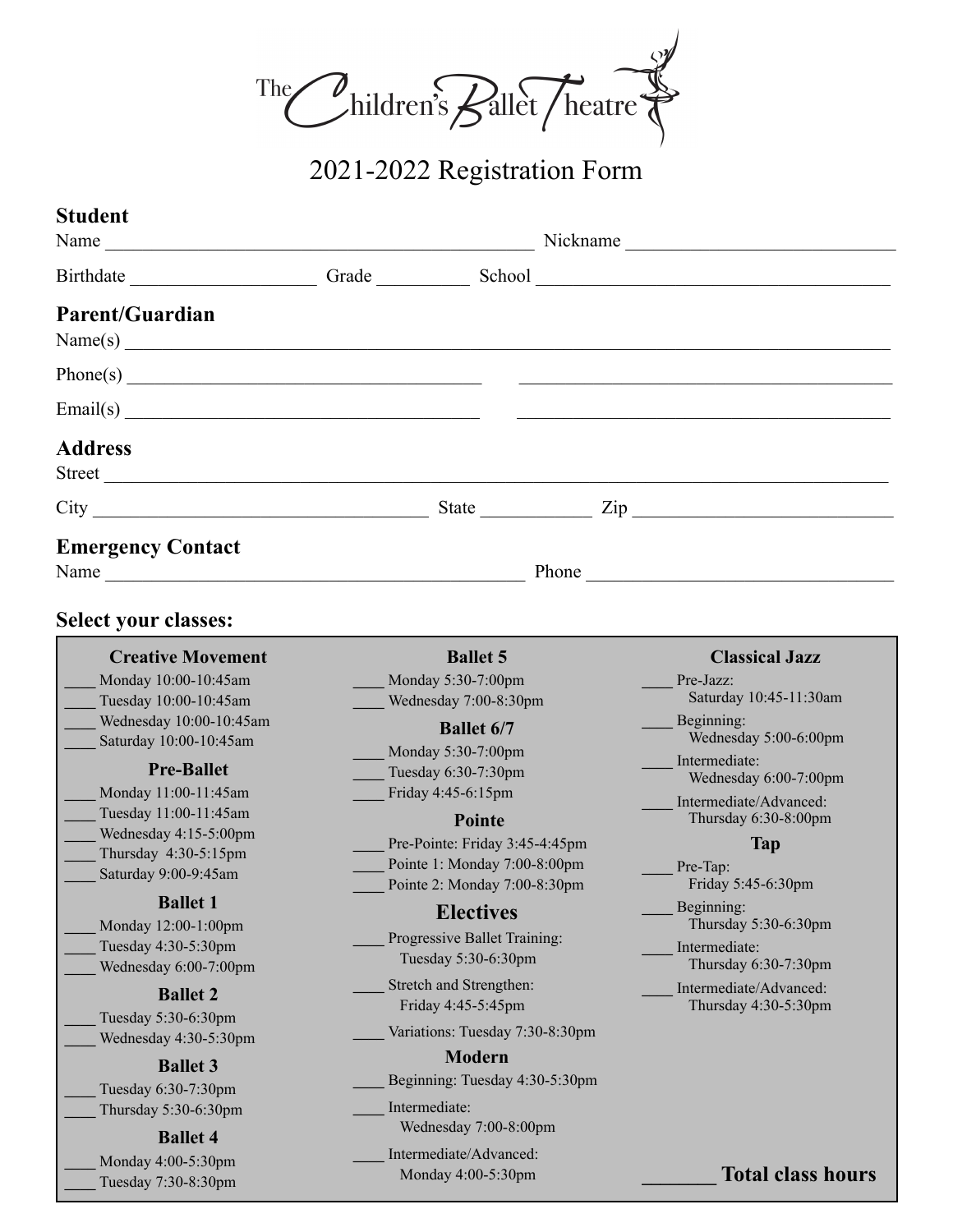# TCBT 2021-2022 Tuition

Please read the information below and complete the bottom portion based on your preferred payment plan. Our tuition is calculated by season. Each season is 34 weeks.

### **Payments**

- We offer annual, bi-annual, quarterly, and monthly payment options.
- **All payments require auto draft** to a checking account or credit card and will be set up in our Parent Portal.
- Annual payment discount is 10% and is **due 7/15**
- Bi-annual payment discount is 5% and are **due 7/15 and 1/15**
- Quarterly payments are due **7/15, 10/15, 1/15, 3/15**

## **Discounts**

- Sibling discount is 20% off lesser tuition
- Male dancers discount is 50% off tuition
- Active Military discount is 10% off tuition (ID required)

## **Tuition Schedule**

| <b>Total Class Hours</b><br>(round up) | Option $(-10\%)$ | <b>Annual Payment Bi-annual Payment Quarterly Payment</b><br>Option $(-5%)$ | Option | <b>Monthly Payment</b><br><b>Option</b> (auto draft) |
|----------------------------------------|------------------|-----------------------------------------------------------------------------|--------|------------------------------------------------------|
| 45 mins                                | 550              | 275                                                                         | 137.5  | 55                                                   |
|                                        | 600              | 300                                                                         | 150    | 60                                                   |
| 2                                      | 900              | 450                                                                         | 225    | 90                                                   |
| 3                                      | 1100             | 550                                                                         | 275    | 110                                                  |
| $\overline{4}$                         | 1300             | 650                                                                         | 325    | 130                                                  |
| 5                                      | 1500             | 750                                                                         | 375    | 150                                                  |
| 6                                      | 1600             | 800                                                                         | 400    | 160                                                  |
| 7                                      | 1700             | 850                                                                         | 425    | 170                                                  |
| 8 or more                              | 1800             | 900                                                                         | 450    | 180                                                  |

**\*If in between class hour totals, round up to the next hour.** 

# **Registration fees (non-refundable)**

- New students: \$25.00
- Returning students: \$10.00
- Siblings: \$5.00

| Total class hours:             | Registration fee:                        | <b>Tuition payment amount:</b> |
|--------------------------------|------------------------------------------|--------------------------------|
| Circle any discounts:          | Circle payment choice:                   |                                |
| sibling, male dancer, military | annual, bi-annual, quarterly, or monthly |                                |